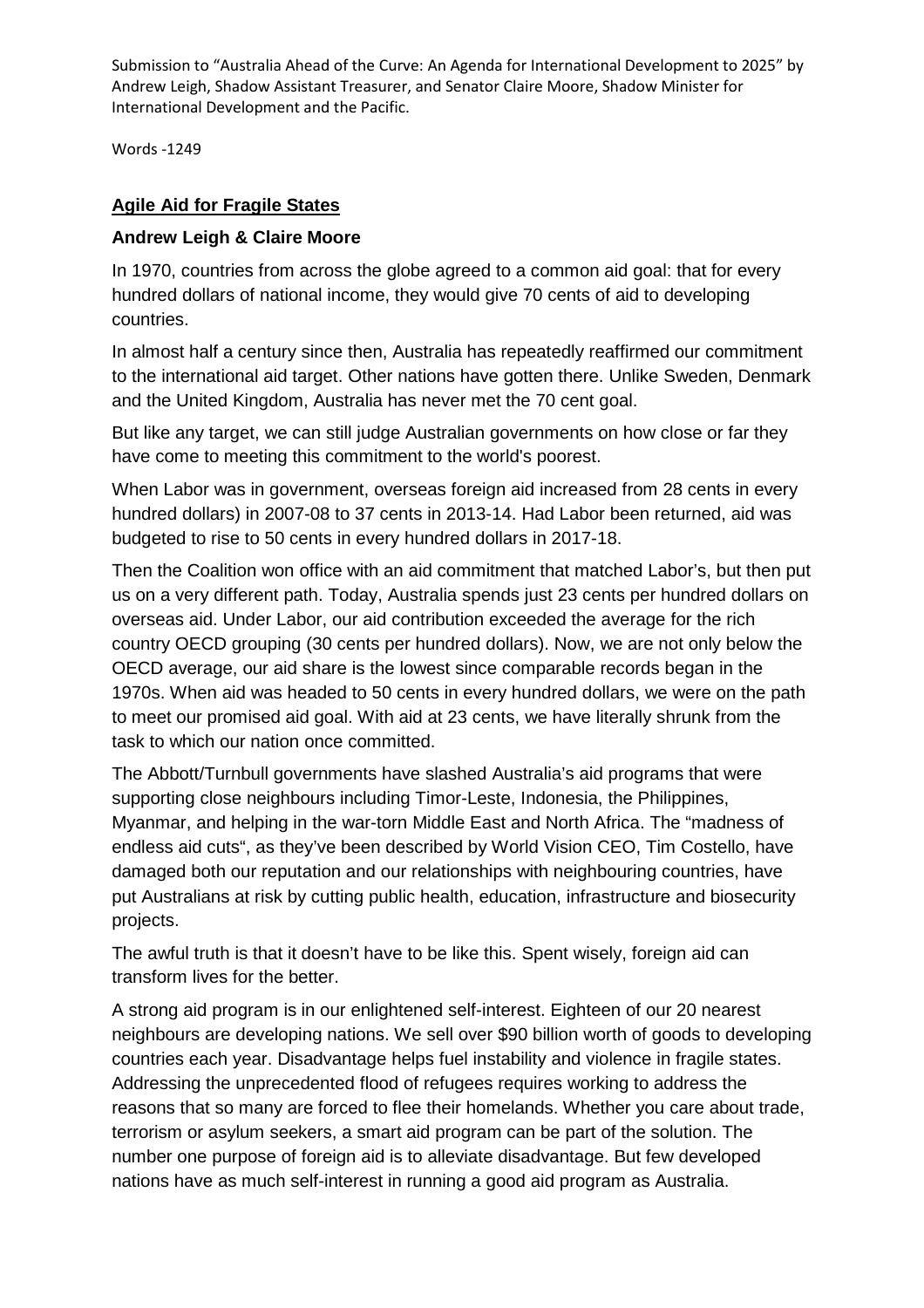Submission to "Australia Ahead of the Curve: An Agenda for International Development to 2025" by Andrew Leigh, Shadow Assistant Treasurer, and Senator Claire Moore, Shadow Minister for International Development and the Pacific.

#### Words -1249

In part our aid program is defined by our place in the world. Ours is the largest economy in a neighbourhood dominated by developing countries. Basic services and governance in countries like Indonesia, East Timor and Papua New Guinea rightly remain a core focus of our aid program.

Australian aid should also be defined by a clear public recognition of what it is, not what is isn't. It is not, and never has been, one big bucket of money into which governments scoop whenever they see fit. To mindlessly cut foreign aid is to forget the second half of the saying: 'charity begins at home – *but doesn't end there*'.

It is the responsibility of Australian governments to explain the benefits of Australia's aid contribution for all of us. Australia has a duty as good global citizen to do what it can to reduce poverty and inequality, as well as respond effectively to humanitarian crises. Policymakers must tell the story of nations like South Korea, which has gone from being an aid recipient to an aid donors.

But Australia also needs to think about where our aid can be most effective. We need to concentrate on areas where we have a comparative advantage and rigorously evaluating our aid programs.

The principle of comparative advantage is that individuals and nations should specialise in things that we do best. Comparative advantage applies to altruism too. Where there is need in the world, it makes sense for Australia to focus on the foreign aid strategies that we are comparatively best at.

Our first comparative advantage is that we are unusually well endowed in natural resources. This is particularly important in light of the 'resource curse' – the fact that developing nations who have more natural resources are more likely to be povertystricken dictatorships. If we can help developing nations to make better use of their natural resources, the resulting fiscal flows could help societies to transform themselves for the better. If developing countries can benefit from their minerals, the payoff could dwarf anything that aid might hope to deliver.

Australia's second comparative advantage is in dryland farming. Today, African cereal yields are 66 percent below the global average, and Africa is a net food *importer*. Australian farmers have experience in good water management, in selection of hardy crops and animals, and management of seed stocks. Improving agricultural productivity is critical to boosting living standards. Wherever possible, we should export our expertise in Australian dryland farming.

Our third comparative advantage is operating in post-conflict environments. Where our other advantages were things we chose, this is one that was thrust upon us. From our experience in East Timor and the Solomon Islands, Australia has acquired valuable experience in post-conflict environments where improving basic education is one of the most powerful tools for economic development, better governance, and stopping extremism.